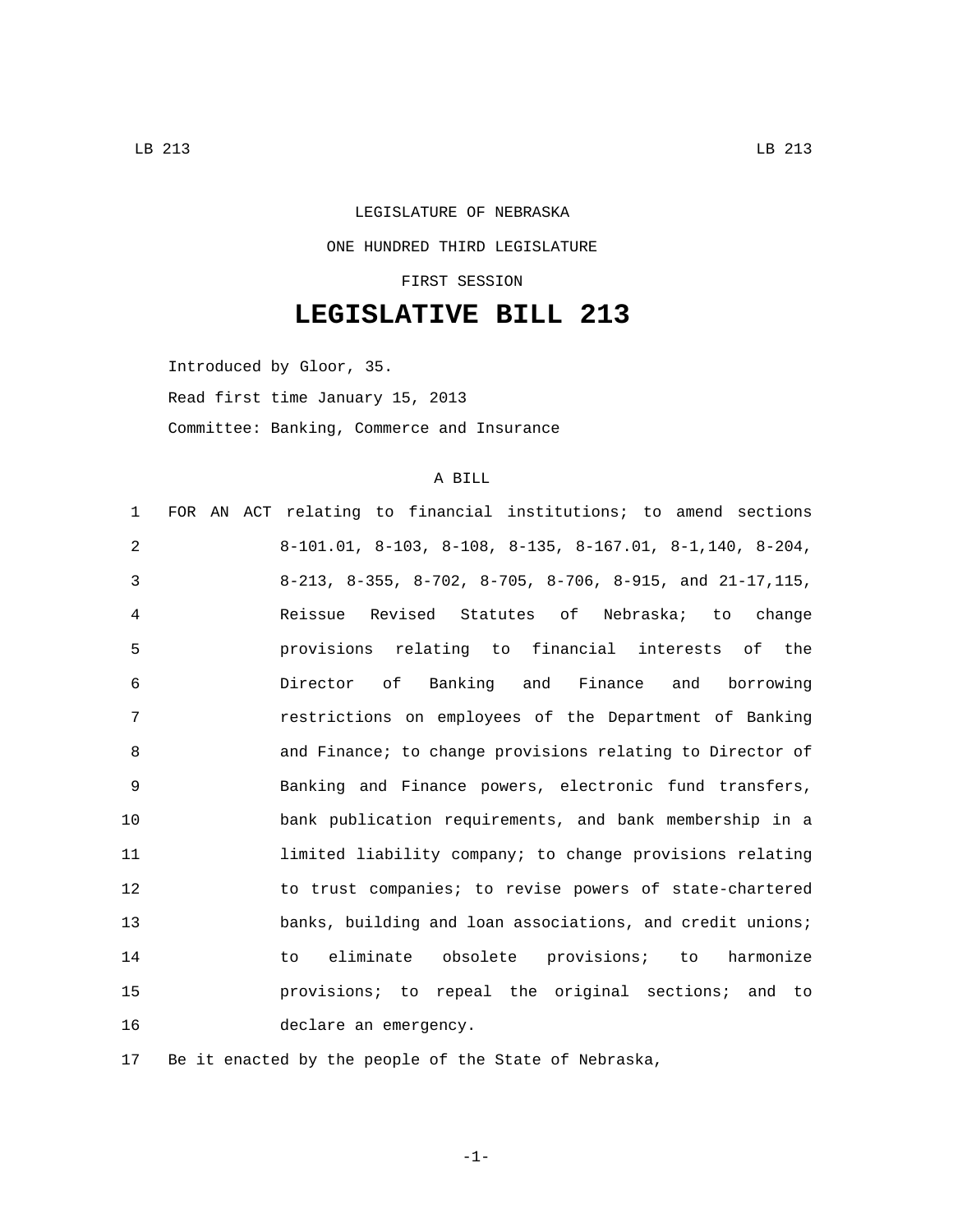Section 1. Section 8-101.01, Reissue Revised Statutes of 2 Nebraska, is amended to read: 8-101.01 Sections 8-101 to 8-1,140 and section 4 of this act shall be known and may be cited as the Nebraska Banking Act. Sec. 2. Section 8-103, Reissue Revised Statutes of 6 Nebraska, is amended to read: 8-103 (1) The director shall have charge of and full supervision over the examination of banks and the enforcement of compliance with the statutes by banks and their holding companies in their business and functions and shall constructively aid and assist banks in maintaining proper banking standards and efficiency. The director shall also have charge of and full supervision over the examination of and the enforcement of compliance with the statutes by trust companies, building and loan associations, and credit unions in their business and functions and shall constructively aid and assist trust companies, building and loan associations, and credit unions in 17 maintaining proper standards and efficiency. (2) If the director is financially interested directly or indirectly in any financial institution doing business in Nebraska, subject to his or her jurisdiction, the financial institution shall be under the direct supervision of the Governor, and as to such

 financial institution, the Governor shall exercise all the supervisory powers otherwise vested in the Director of Banking and Finance by the laws of this state, and reports of examination by state bank examiners, foreign state bank examiners, examiners of the

-2-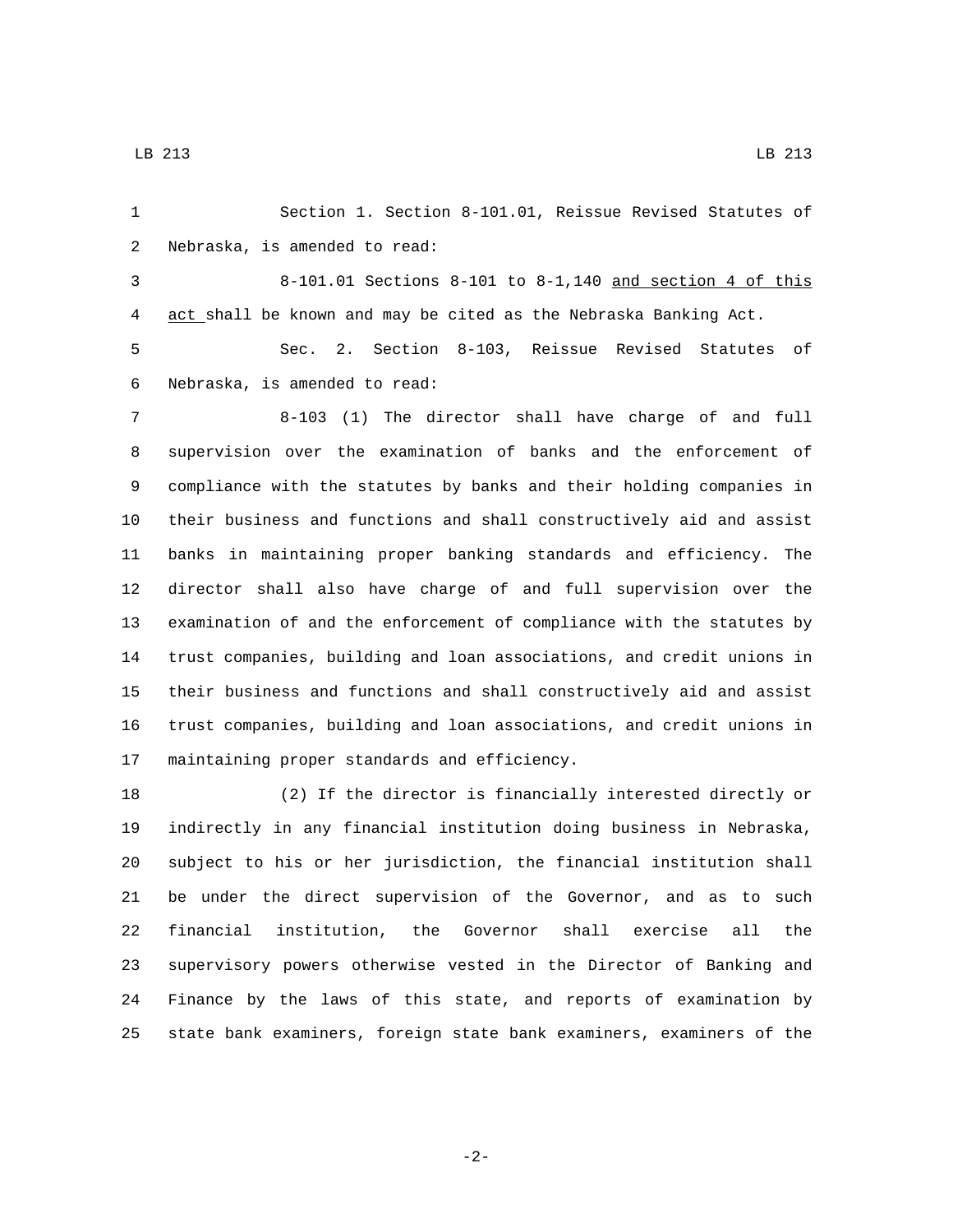Federal Reserve Board, examiners of the Office of the Comptroller of 2 the Currency, and examiners for of the Federal Deposit Insurance Corporation, and examiners of the Consumer Financial Protection 4 Bureau shall be transmitted to the Governor.

 (3)(a) No person employed by the department shall be permitted to borrow money from any financial institution doing business in Nebraska subject to the jurisdiction of the department, except that persons employed by the department may borrow money in the normal course of business from the Nebraska State Employees Credit Union. If the credit union is acquired by, or merged into, a Nebraska state-chartered credit union, persons employed by the department may borrow money in the normal course of business from the 13 successor credit union.

 (b) In the event a loan to a person employed by the department is sold or otherwise transferred to a financial institution doing business in Nebraska and subject to the jurisdiction of the department, no violation of this section occurs if (i) the person employed by the department did not solicit the sale or transfer of the loan and (ii) the person employed by the department gives notice to the director of such sale or transfer. The director, in his or her discretion, may require such person to make 22 all reasonable efforts to seek another lender.

 (4) Any person who intentionally violates this section or who aids, abets, or assists in a violation of this section shall be 25 guilty of a Class IV felony.

LB 213 LB  $\alpha$  LB  $\alpha$  LB  $\alpha$  LB  $\alpha$  LB  $\alpha$  LB  $\alpha$  LB  $\alpha$  LB  $\alpha$  LB  $\alpha$  LB  $\alpha$  LB  $\alpha$  LB  $\alpha$  LB  $\alpha$  LB  $\alpha$  LB  $\alpha$  LB  $\alpha$  LB  $\alpha$  LB  $\alpha$  LB  $\alpha$  LB  $\alpha$  LB  $\alpha$  LB  $\alpha$  LB  $\alpha$  LB  $\alpha$  LB  $\alpha$  LB  $\alpha$  LB  $\alpha$ 

-3-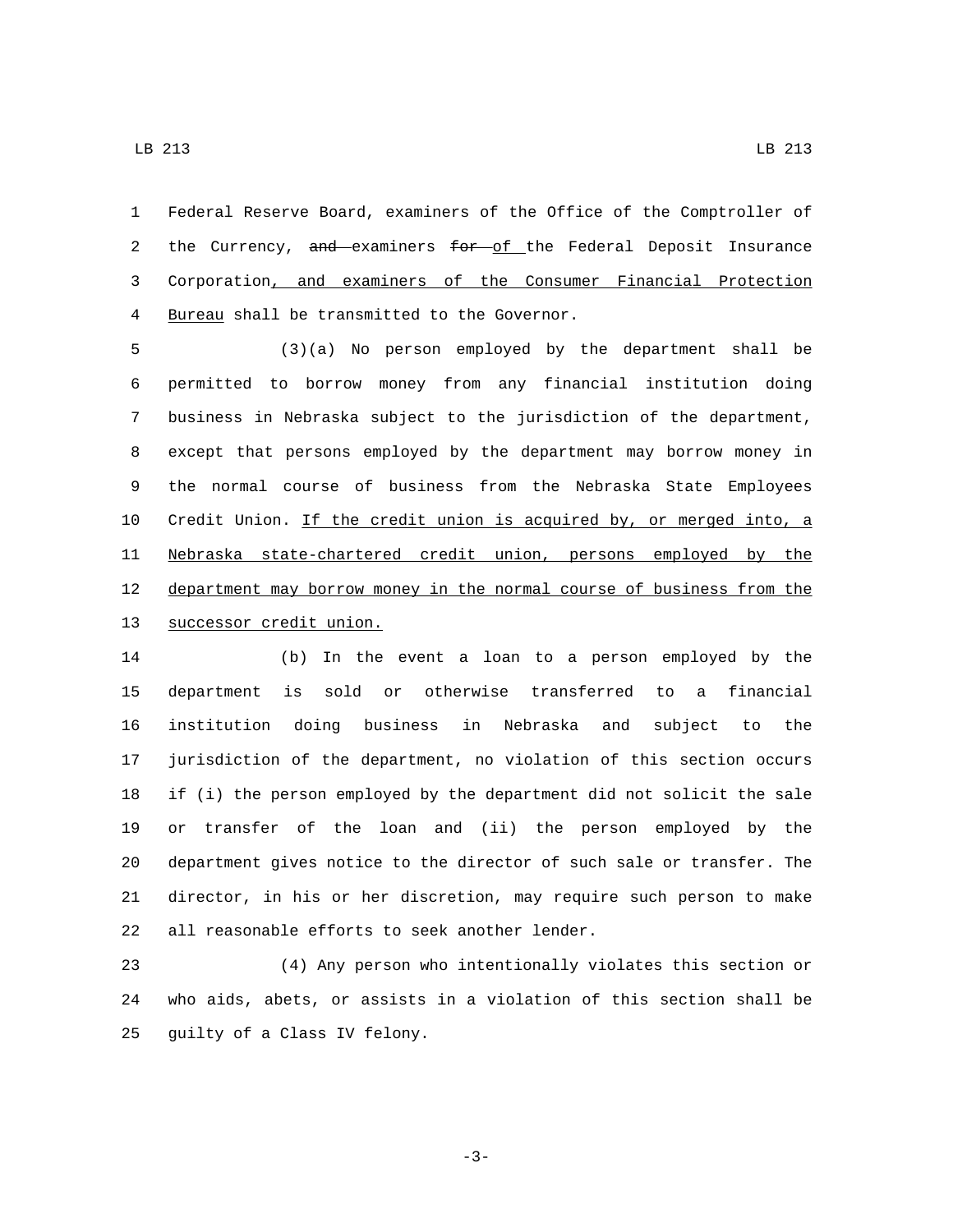Sec. 3. Section 8-108, Reissue Revised Statutes of 2 Nebraska, is amended to read:

 8-108 (1) The director, his or her deputy, or any duly appointed examiner shall have power to make a thorough examination into all the books, papers, and affairs of any bank or other institution in Nebraska subject to the department's jurisdiction, or its holding company, if any, and in so doing to administer oaths and affirmations, to examine on oath or affirmation the officers, agents, and clerks of such institution or its holding company, if any, touching the matter which they may be authorized and directed to inquire into and examine, and to subpoena the attendance of any person or persons in this state to testify under oath or affirmation in relation to the affairs of such institution or its holding company, if any. Such powers shall include, but not be limited to, the authority to examine and monitor by electronic means the books, papers, and affairs of any financial institution or the holding company of a financial institution. The examination may be in the presence of at least two members of the board of directors of the institution or its holding company, if any, undergoing such examination, and it shall be the duty of the examiner to incorporate in his or her report the names of the directors in whose presence the 22 examination was made.

 (2) The director may accept any examination or report from the Federal Deposit Insurance Corporation, the Federal Reserve 25 Board, the Comptroller of the Currency, the Consumer Financial

-4-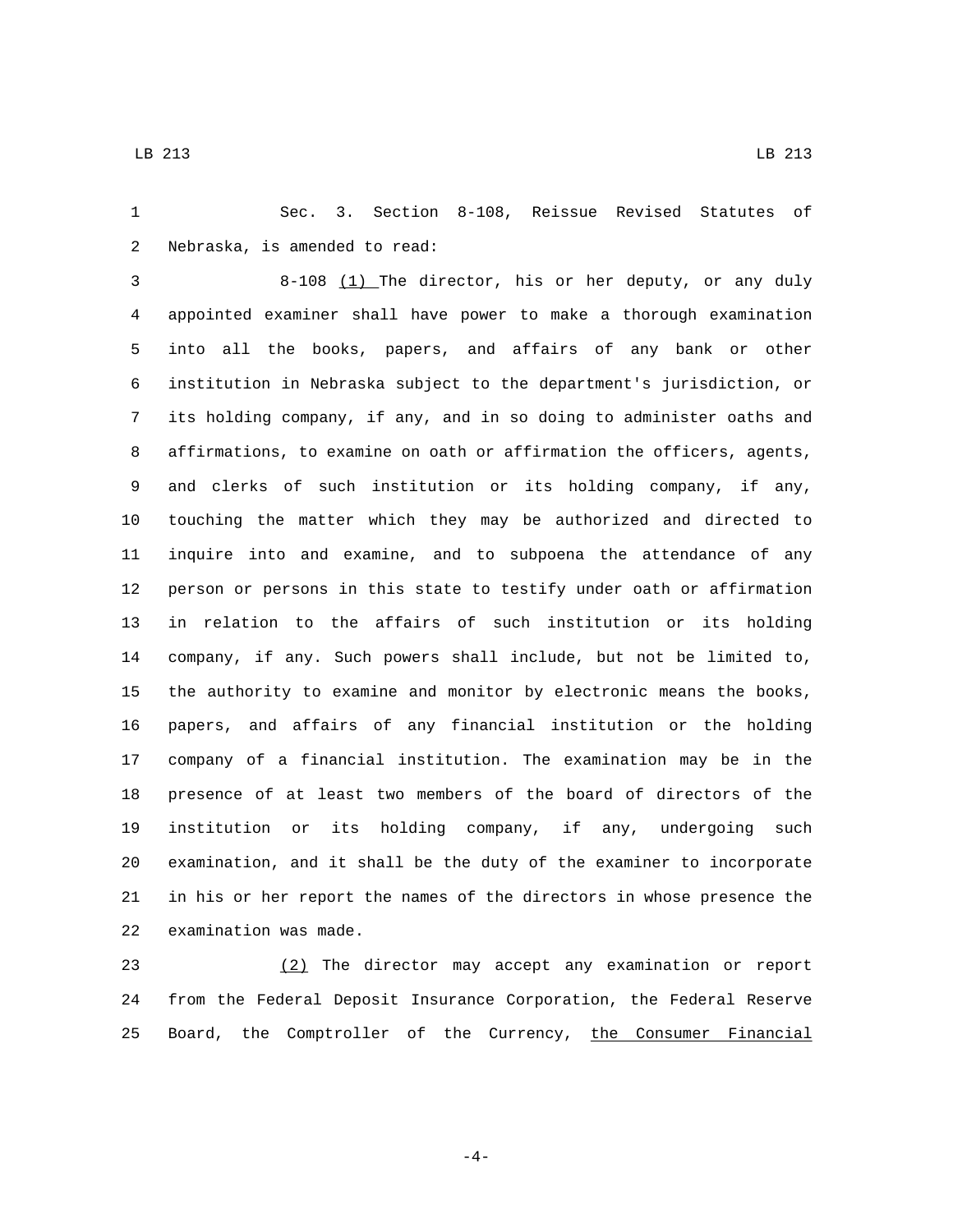1 Protection Bureau, or a foreign state agency.

 (3) The director may provide any such examination or report to the Federal Deposit Insurance Corporation, the Federal Reserve Board, the Comptroller of the Currency, the Consumer Financial Protection Bureau, or a foreign state agency. The department shall have power to examine the books, papers, and affairs of any electronic data processing center which has contracted with a financial institution to conduct the financial institution's electronic data processing business. The department may charge the electronic data processing center for the time spent by examiners in such examination at the rate set forth in section 8-606 for examiners' time spent in examinations of financial institutions.

 Sec. 4. (1) A bank may be a member of a limited liability 14 company to the extent and in a manner specified by rule, regulation, 15 or order of the department.

 (2) A limited liability company which has a bank as a 17 member shall engage in only those activities which are part of the business of banking or incidental to such business except for the 19 receipt of deposits.

 (3) A limited liability company which has a bank as a member is subject to examination and regulation by the department to 22 the same extent as its bank member.

 (4) A limited liability company which has a bank as a member is not to be considered a branch of its bank member.

Sec. 5. Section 8-135, Reissue Revised Statutes of

-5-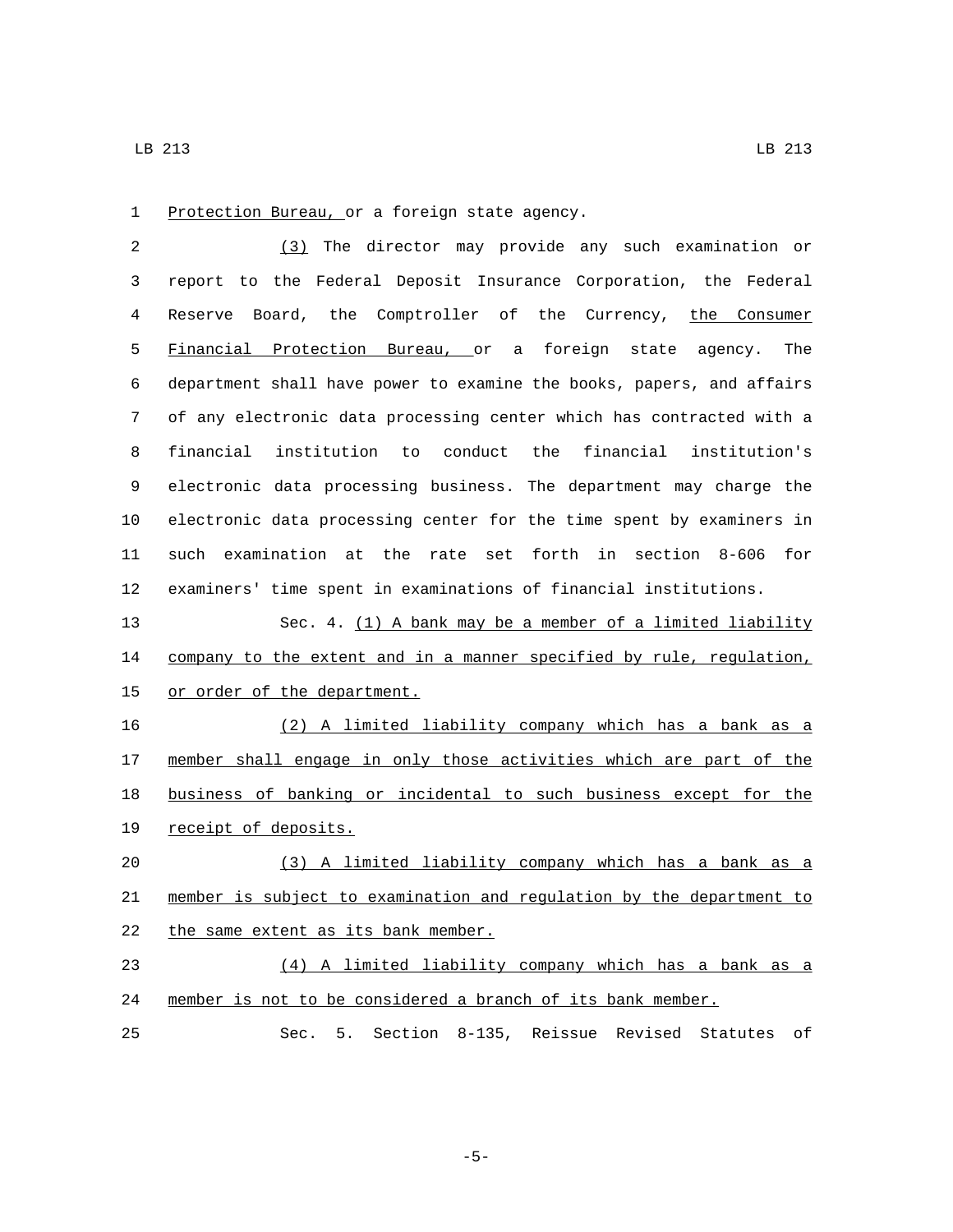LB 213 LB  $\alpha$  LB 213

1 Nebraska, is amended to read:

2 8-135 (1) All persons, regardless of age, may become 3 depositors in any bank and shall be subject to the same duties and 4 liabilities respecting their deposits. Whenever a deposit is accepted 5 by any bank in the name of any person, regardless of age, the deposit 6 may be withdrawn by the depositor by any of the following methods: 7 (a) Check or other instrument in writing. The check or 8 other instrument in writing constitutes a receipt or acquittance if 9 the check or other instrument in writing is signed by the depositor 10 and constitutes a valid release and discharge to the bank for all 11 payments so made; or (b) Electronic means through:12 13 (i) Preauthorized direct withdrawal; 14 (ii) An automatic teller machine; 15 (iii) A debit card; 16 (iv) A transfer by telephone;

17 (v) A network, including the Internet; or

18 (vi) Any electronic terminal, computer, magnetic tape, or 19 other electronic means.

 (2) This section shall not be construed to affect the rights, liabilities, or responsibilities of participants in an electronic fund transfer under the federal Electronic Fund Transfer 23 Act, 15 U.S.C. 1693 et seq., as  $\frac{1}{1}$ the act existed on September 4, 2005, January 1, 2013, and shall not affect the legal relationships between a minor and any person other than the bank.

-6-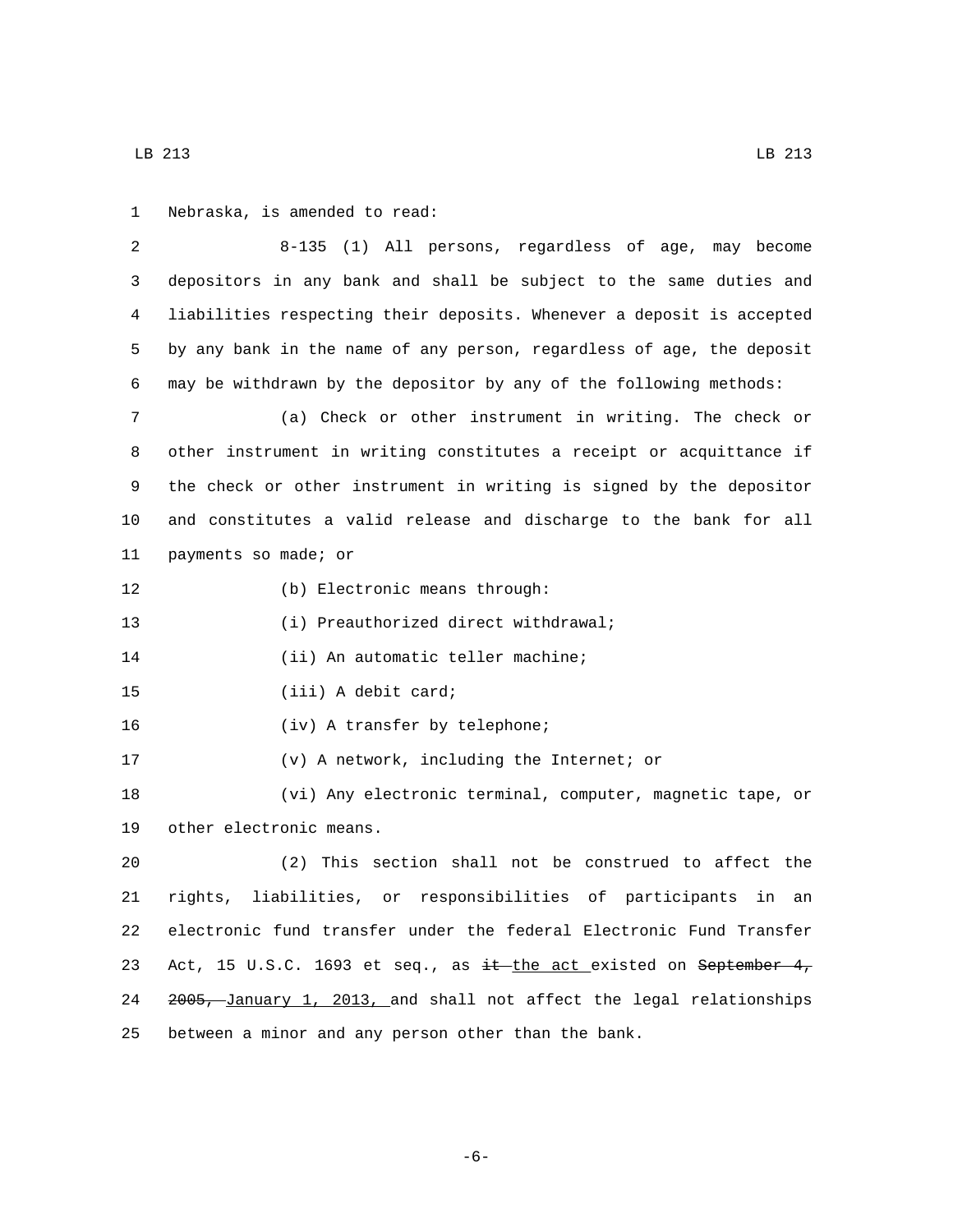Sec. 6. Section 8-167.01, Reissue Revised Statutes of 2 Nebraska, is amended to read: 8-167.01 The publication requirements of section 8-167 shall not apply to any bank that makes a disclosure statement available to any member of the general public upon request in compliance with the disclosure of financial information provisions of 7 12 C.F.R. part 350, as such part existed on January 1, 2013. or 12 8 C.F.R. section 208.17.

 Sec. 7. Section 8-1,140, Reissue Revised Statutes of 10 Nebraska, is amended to read:

 8-1,140 Notwithstanding any of the other provisions of the Nebraska Banking Act or any other Nebraska statute, any bank incorporated under the laws of this state and organized under the provisions of the act, or under the laws of this state as they existed prior to May 9, 1933, shall directly, or indirectly through a subsidiary or subsidiaries, have all the rights, powers, privileges, benefits, and immunities which may be exercised as of January 1, 2012, 2013, by a federally chartered bank doing business in Nebraska, including the exercise of all powers and activities that are permitted for a financial subsidiary of a federally chartered bank. Such rights, powers, privileges, benefits, and immunities shall not relieve such bank from payment of state taxes assessed under any 23 applicable laws of this state.

 Sec. 8. Section 8-204, Reissue Revised Statutes of 25 Nebraska, is amended to read:

-7-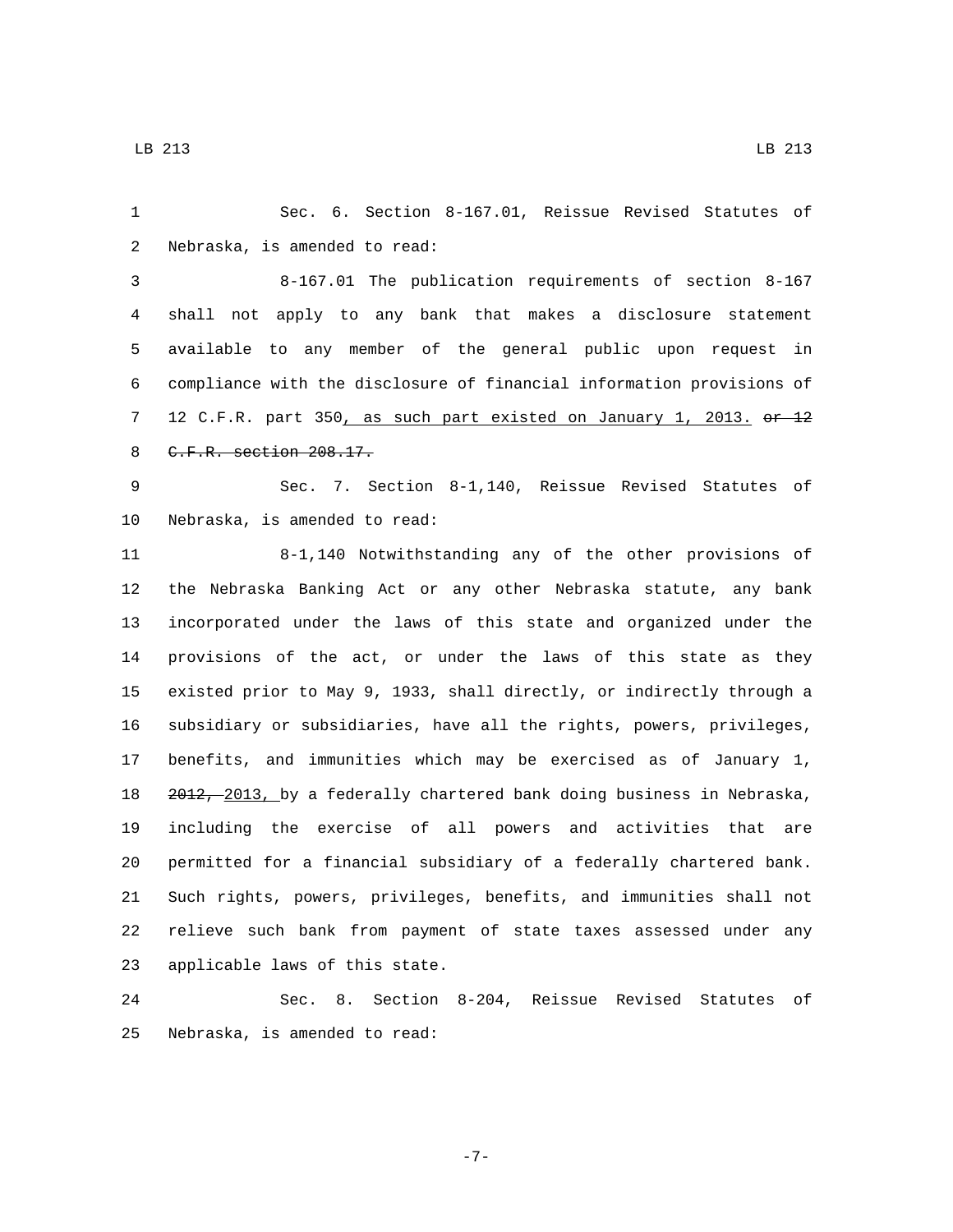| $\mathbf{1}$   | 8-204 The control of the business affairs of a trust                  |
|----------------|-----------------------------------------------------------------------|
| 2              | company shall be vested in a board of directors of not less than five |
| 3              | persons, all of whom shall be elected by and from its stockholders.   |
| 4              | who shall be selected at such time and in such manner as may be       |
| 5              | provided by the articles of incorporation of the trust company and in |
| 6              | conformity with the Nebraska Trust Company Act. Any vacancy on the    |
| 7              | board shall be filled within ninety days by appointment by the        |
| 8              | remaining directors, and any director so appointed shall serve until  |
| $\overline{9}$ | the next election of directors, except that if the vacancy leaves a   |
| 10             | minimum of five directors, appointment shall be optional. The board   |
| 11             | shall select from among its number a president and secretary and      |
| 12             | shall appoint trust officers and committees as it deems necessary.    |
| 13             | The officers and committee members shall hold their positions at the  |
| 14             | discretion of the board of directors. The board of directors shall    |
| 15             | hold at least one regular meeting in each calendar quarter and shall  |
| 16             | prepare and maintain complete and accurate minutes of the proceedings |
| 17             | at such meetings.                                                     |

 The board of directors shall make or cause to be made each year a thorough examination of the books, records, funds, and securities held for the trust company and customer accounts. The examination may be conducted by the members of the board of directors or the board may accept an annual audit by an accountant or accounting firm approved by the Department of Banking and Finance. Any such examination or audit must comply in scope with minimum 25 standards established by the department.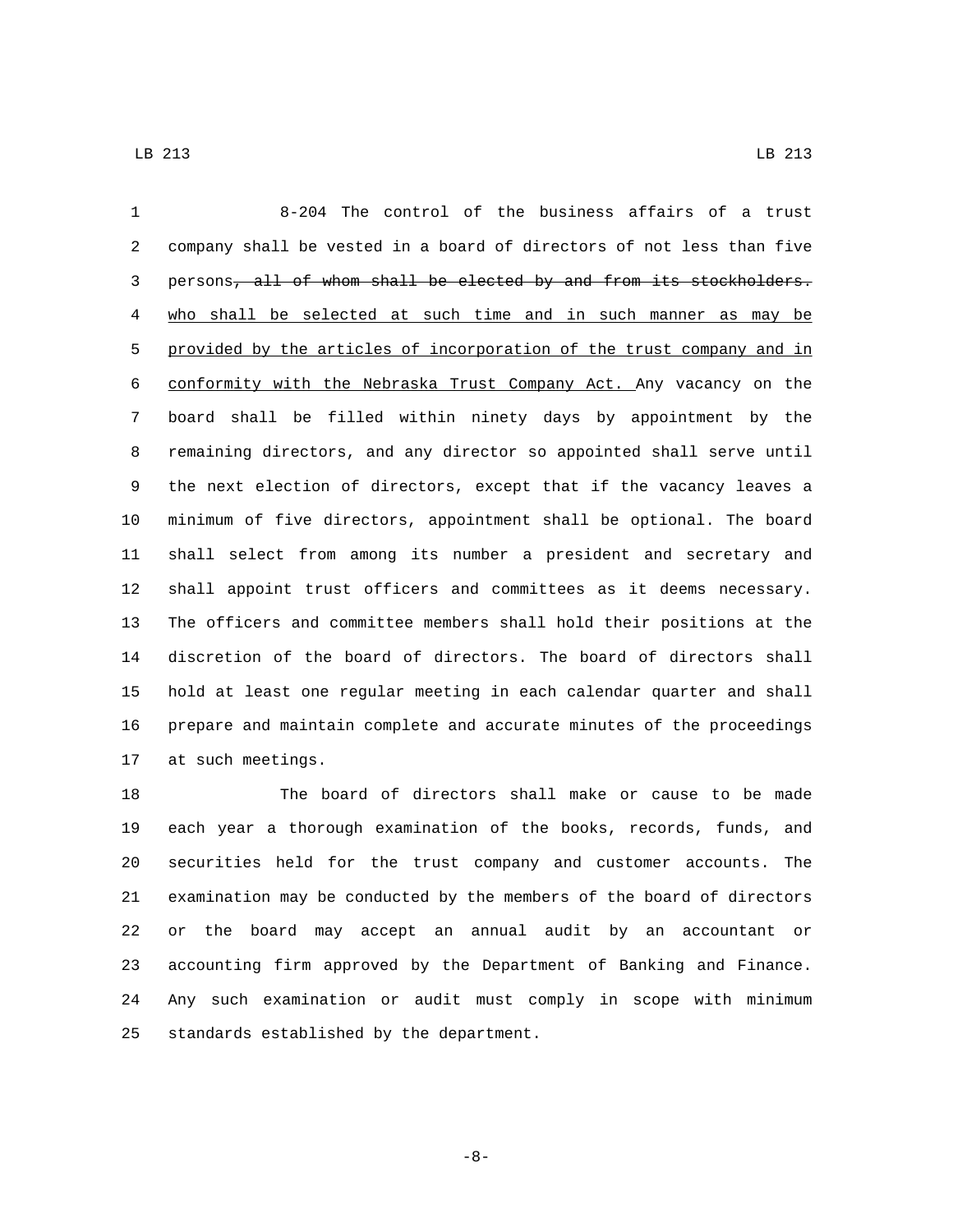Unless the department otherwise approves, a majority of the members of the board of directors of any trust company shall be residents of this state. Reasonable efforts shall be made to acquire members of the board of directors from the county in which the trust 5 company is located. Every director shall own at least one share of paid-up capital stock of the trust company or its holding company, if 7 any, in his or her name and right. Directors of trust companies shall be persons of good moral character and known integrity, business experience, and responsibility. No person shall act as such member of the board of directors of any trust company until the corporation applies for and obtains approval from the Department of Banking and 12 Finance.

 Sec. 9. Section 8-213, Reissue Revised Statutes of 14 Nebraska, is amended to read:

 8-213 In the case of national banks and federal savings associations doing business as trust companies, trust companies, federally chartered trust companies, out-of-state trust companies authorized under the Interstate Trust Company Office Act or otherwise doing business in this state, and out-of-state entities acting in a fiduciary capacity in this state, which upon insolvency are not liquidated by the Department of Banking and Finance, upon the appointment of a receiver, trustee in bankruptcy, or other liquidating agent, the department shall turn over to the receiver, trustee in bankruptcy, or other liquidating agent any securities pledged to it by the national bank, federal savings association,

-9-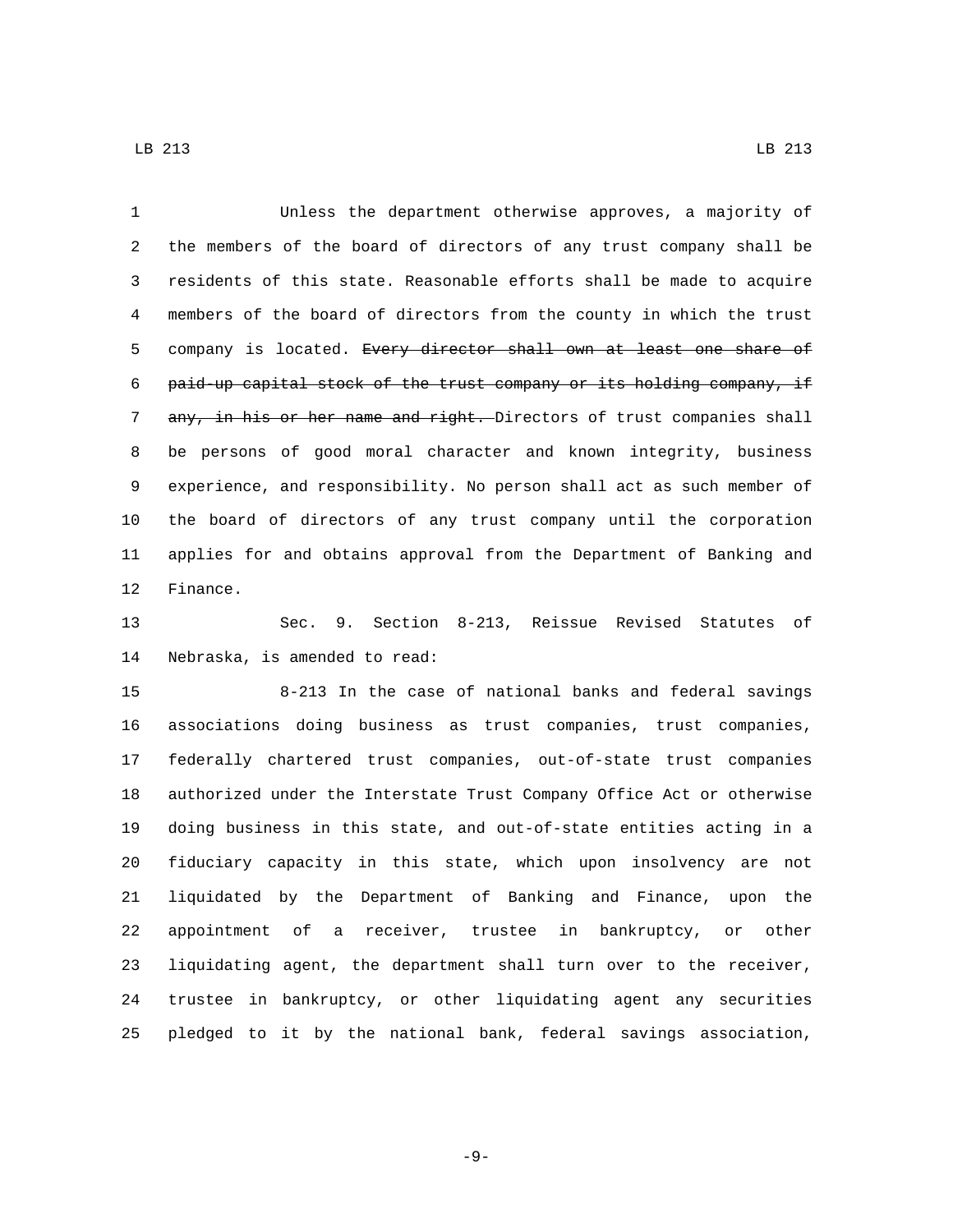trust company, federally chartered trust company, out-of-state trust company authorized under the Interstate Trust Company Office Act or otherwise doing business in this state, or any out-of-state entity

acting in a fiduciary capacity in this state, upon:

 (1) The entry of an order by a court having jurisdiction over a receiver, trustee in bankruptcy, or other liquidating agent of the national bank, federal savings association, trust company, federally chartered trust company, out-of-state trust company authorized under the Interstate Trust Company Office Act or otherwise doing business in this state, or any out-of-state entity acting in a fiduciary capacity in this state, ordering the department to turn over to a receiver, trustee in bankruptcy, or other liquidating agent 13 the securities pledged to the department; and

 (2) The publication of a notice for three successive weeks in some legal newspaper published in the county or, if none is published in the county, in a legal newspaper of general circulation in the county in which the principal place of business of the national bank, federal savings association, trust company, federally chartered trust company, out-of-state trust company authorized under the Interstate Trust Company Office Act or otherwise doing business in this state, or any out-of-state entity acting in a fiduciary capacity in this state, is located that all claims for the trust liabilities must be filed with the receiver, trustee in bankruptcy, or other liquidating agent within thirty days. In the case of national banks the notice provided for in 12 U.S.C. 193, and in the

 $-10-$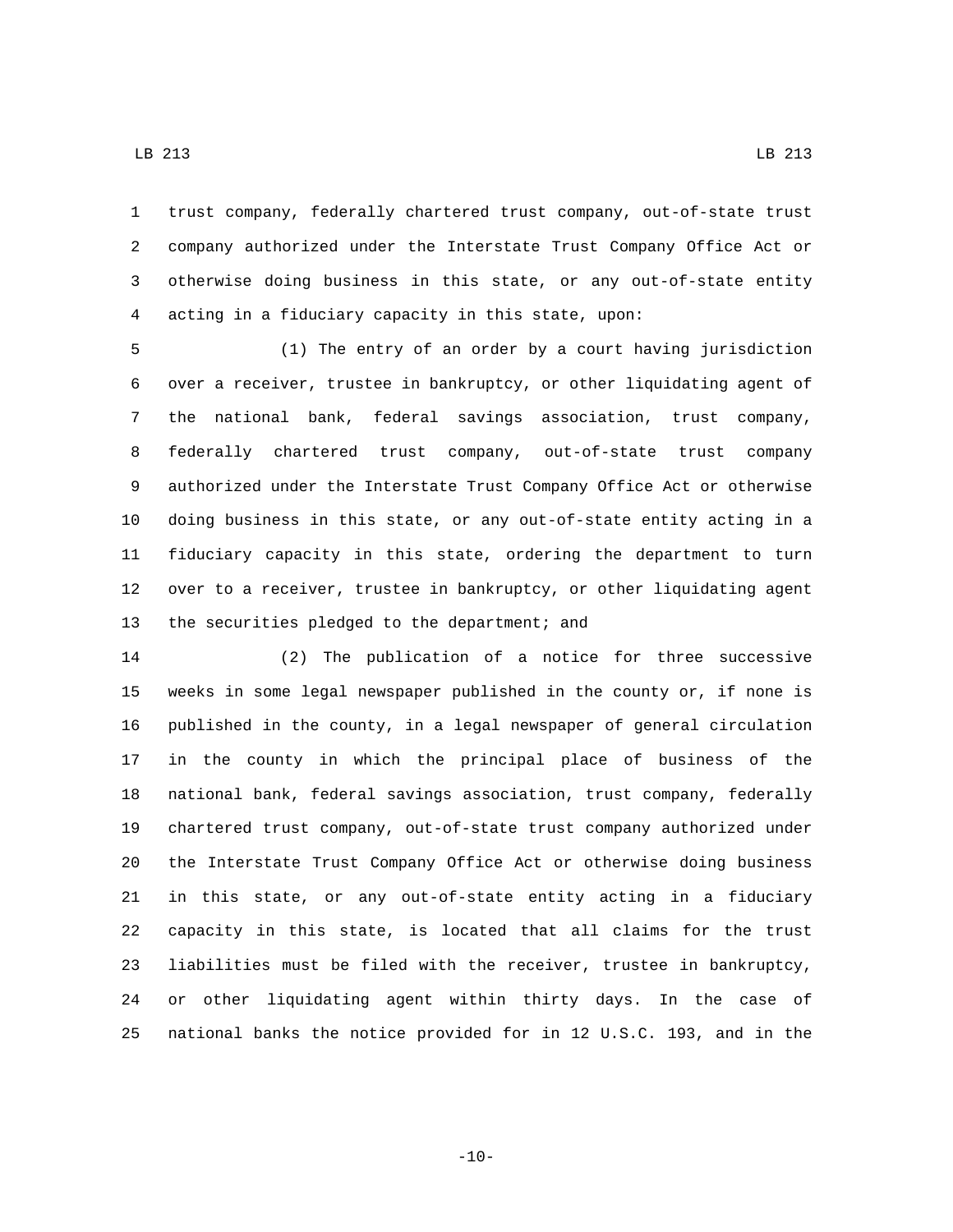case of trust companies liquidated in bankruptcy court, the notice 2 provided for in 11 U.S.C.  $94(b)$ ,  $342$ , shall be sufficient without further notice being given and shall be in lieu of the notice required in this subdivision. In the case of out-of-state trust companies authorized under the Interstate Trust Company Office Act or otherwise doing business in this state, or in the case of any out-of- state entity acting in a fiduciary capacity in this state, an additional notice shall be published in each county in Nebraska where the out-of-state trust company or out-of-state entity maintains an office, does business, or acts in a fiduciary capacity, or maintained an office, conducted business, or acted in a fiduciary capacity, 12 within one year prior to the insolvency.

 Sec. 10. Section 8-355, Reissue Revised Statutes of 14 Nebraska, is amended to read:

 8-355 Notwithstanding any of the provisions of Chapter 8, article 3, or any other Nebraska statute, except as provided in section 8-345.02, any association incorporated under the laws of the State of Nebraska and organized under the provisions of such article shall have all the rights, powers, privileges, benefits, and 20 immunities which may be exercised as of January 1, 2012, 2013, by a federal savings and loan association doing business in Nebraska. Such rights, powers, privileges, benefits, and immunities shall not relieve such association from payment of state taxes assessed under 24 any applicable laws of this state.

Sec. 11. Section 8-702, Reissue Revised Statutes of

-11-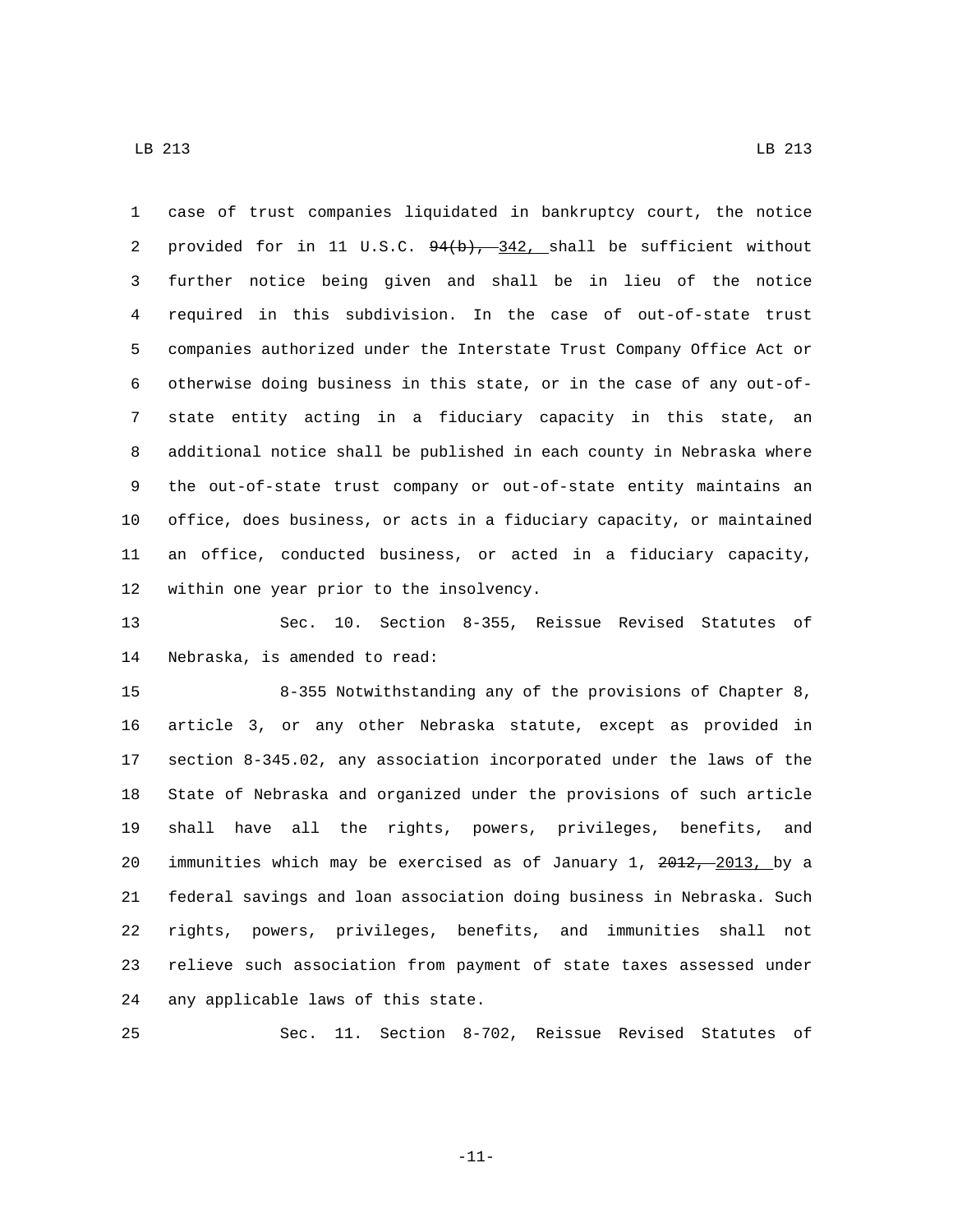1 Nebraska, is amended to read:

 8-702 (1) Except as provided in subsection (2) of this section, any banking institution organized under the laws of this state shall, before a charter may be issued, enter into such contracts, incur such obligations, and generally do and perform any and all such acts and things whatsoever as may be necessary or appropriate in order to obtain membership in the Federal Deposit Insurance Corporation and provide for insurance of deposits in the banking institution. Any banking institution may take advantage of any and all memberships, loans, subscriptions, contracts, grants, rights, or privileges which may at any time be available or inure to banking institutions or to their depositors, creditors, stockholders, conservators, receivers, or liquidators by virtue of those provisions of section 8 of the Federal Banking Act of 1933 (section 12B of the Federal Reserve Act, as amended) which establish the Federal Deposit Insurance Corporation and provide for the insurance of deposits or of any other provisions of that or of any other act or resolution of Congress to aid, regulate, or safeguard banking institutions and their depositors, including any amendments of the same or any substitutions therefor. Any banking institution may also subscribe for and acquire any stock, debentures, bonds, or other types of securities of the Federal Deposit Insurance Corporation and comply with the lawful regulations and requirements from time to time issued 24 or made by such corporation.

(2)(a) A banking institution which has not complied with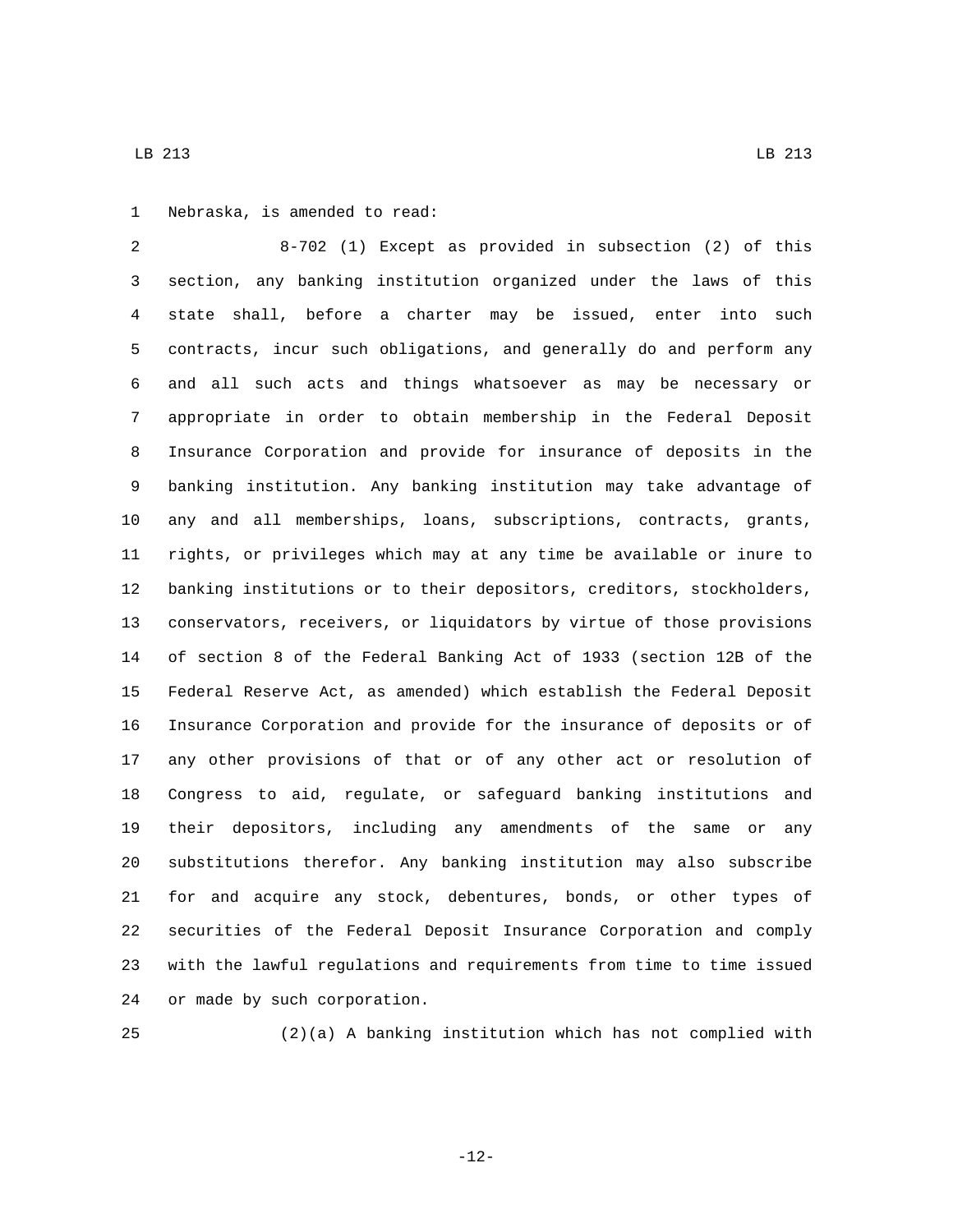subsection (1) of this section and which was in operation on September 4, 2005, may continue to operate if it provides notice to depositors and holders of savings certificates, certificates of indebtedness, or other similar instruments that such deposits or instruments are not insured. Such notice shall be given (i) on the date any such deposit, savings certificate, certificate of indebtedness, or similar instrument is created for deposits made and instruments created on or after October 1, 1984, and (ii) annually on October 1 thereafter as follows: AS PROVIDED BY THE LAWS OF THE STATE OF NEBRASKA YOU ARE HEREBY NOTIFIED THAT YOUR DEPOSIT, SAVINGS CERTIFICATE, CERTIFICATE OF INDEBTEDNESS, OR OTHER SIMILAR INSTRUMENT IS NOT INSURED. Any advertising conducted by such banking institution shall in each case state: THE DEPOSITS, SAVINGS CERTIFICATES, CERTIFICATES OF INDEBTEDNESS, OR SIMILAR INSTRUMENTS OF THIS INSTITUTION ARE NOT INSURED. The banking institution shall also display such notice in one or more prominent places in all facilities in which the institution operates. All such notices and statements shall be given in large or contrasting type in such a manner that such notices shall be conspicuous. Each willful failure to give the notice prescribed in subdivision (2)(a) of this section shall constitute a Class II misdemeanor. All officers and directors of any such banking institution shall be jointly and severally responsible for the issuance of the notices described in subdivision (2)(a) of this section in the form and manner described. The banking institution shall annually by November 1 file proof of compliance

-13-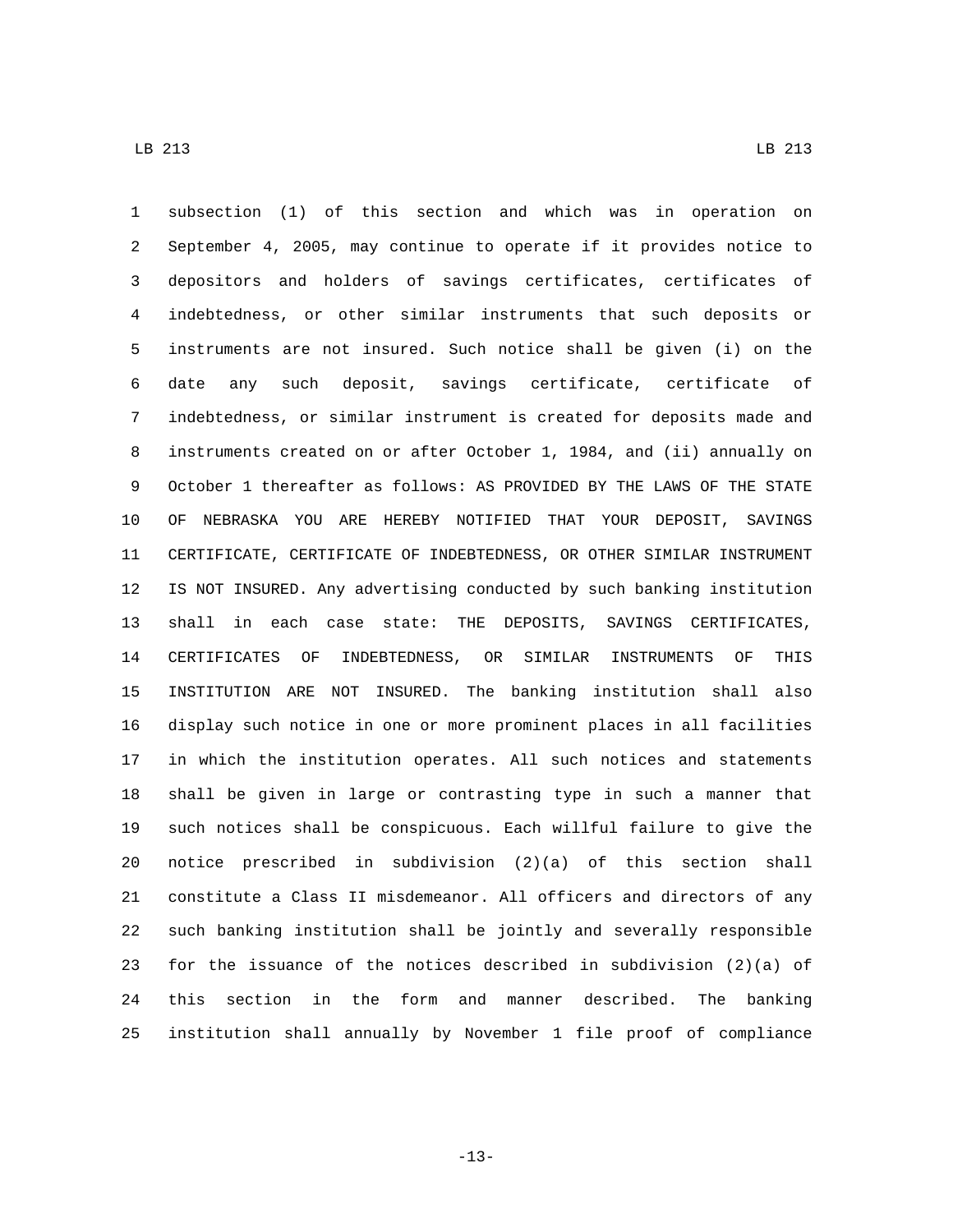with subdivision (2)(a) of this section with the Department of 2 Banking and Finance.

 (b) Effective July 31, 2010, or within one hundred eighty days after the Nationwide Mortgage Licensing System and Registry is capable of accepting such registrations, whichever occurs later, any Any banking institution described in subdivision (a) of this subsection that employs mortgage loan originators, as defined in section 45-702, shall register such employees with the Nationwide Mortgage Licensing System and Registry, as defined in section 45-702, by furnishing the following information concerning the employees' identities to the Nationwide Mortgage Licensing System and Registry:

 (i) Fingerprints for submission to the Federal Bureau of Investigation, and any governmental agency or entity authorized to receive such information, for a state and national criminal history 15 background check; and

 (ii) Personal history and experience, including authorization for the Nationwide Mortgage Licensing System and Registry to obtain information related to any administrative, civil, or criminal findings by any governmental jurisdiction.

 (3) The charter of any banking institution which fails to comply with the provisions of this section shall be automatically forfeited and such banking institution shall be liquidated and dissolved, either voluntarily by its board of directors under the supervision of the department or involuntarily by the department as in cases of insolvency, except that such charter shall not be

-14-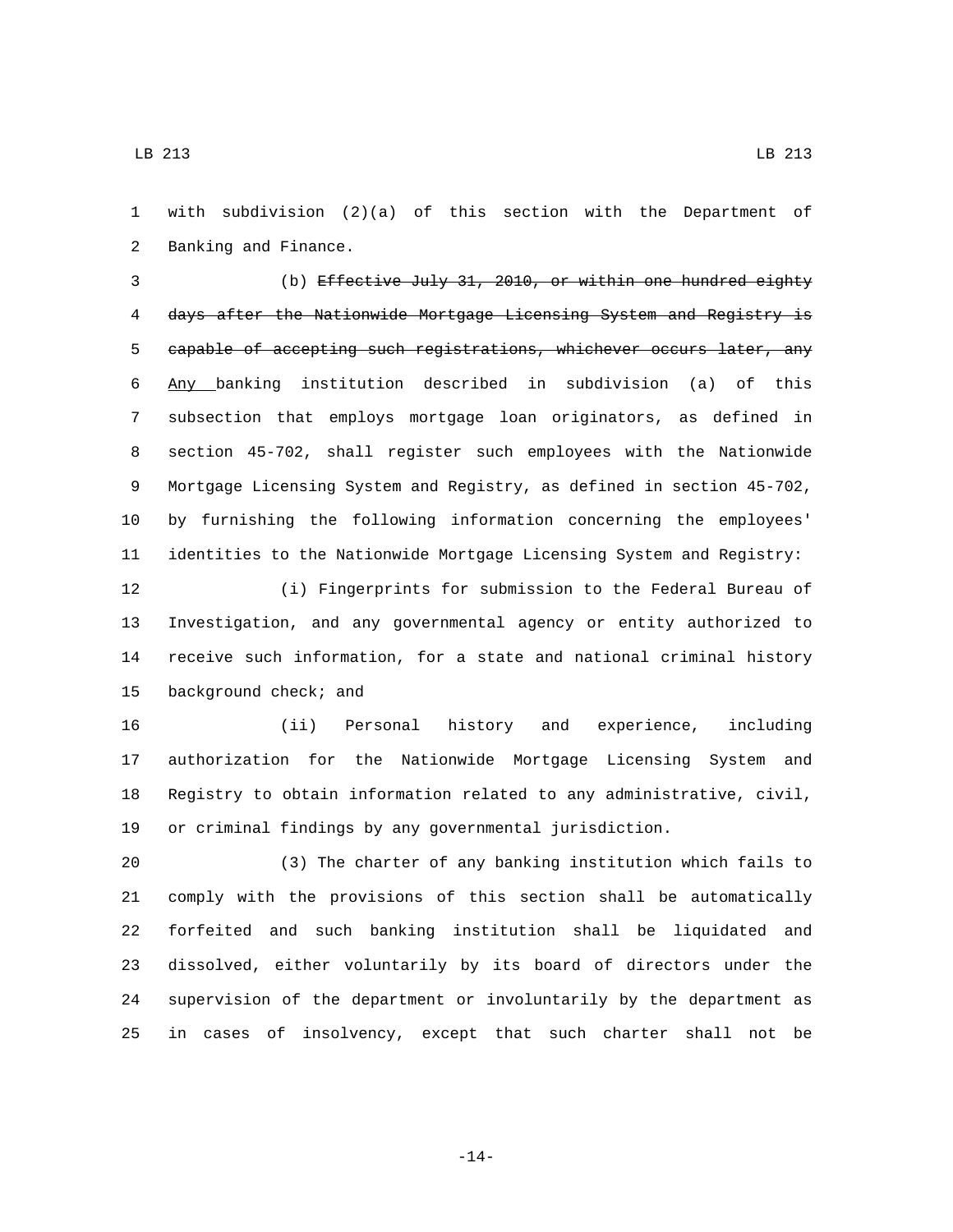automatically forfeited for failure to comply with subdivision (2)(b) of this section if the banking institution cures such violation within sixty days after receipt of notice of such violation from the Department of Banking and Finance. Any banking institution whose charter is automatically forfeited under the provisions of this subsection which continues to engage in the business for which it had been chartered after such forfeiture, as well as the directors and officers thereof, shall be subject to the penalties provided by law 9 for illegally engaging in the business of banking.

 Sec. 12. Section 8-705, Reissue Revised Statutes of 11 Nebraska, is amended to read:

 8-705 The Director of Banking and Finance is authorized to accept in his or her discretion, in lieu of any examination authorized by the laws of this state to be conducted by his or her department of a banking institution, the examination that may have been made such banking institution within a reasonable period by the Federal Deposit Insurance Corporation, the Federal Reserve Board, the Comptroller of the Currency, the Consumer Financial Protection Bureau, or a foreign state agency if a copy of the examination is furnished to the director. The director may also in his or her discretion accept any report relative to the condition of a banking institution which may have been obtained by the Federal Deposit Insurance Corporation, the Federal Reserve Board, the Comptroller of 24 the Currency, the Consumer Financial Protection Bureau, or a foreign state agency within a reasonable period in lieu of a report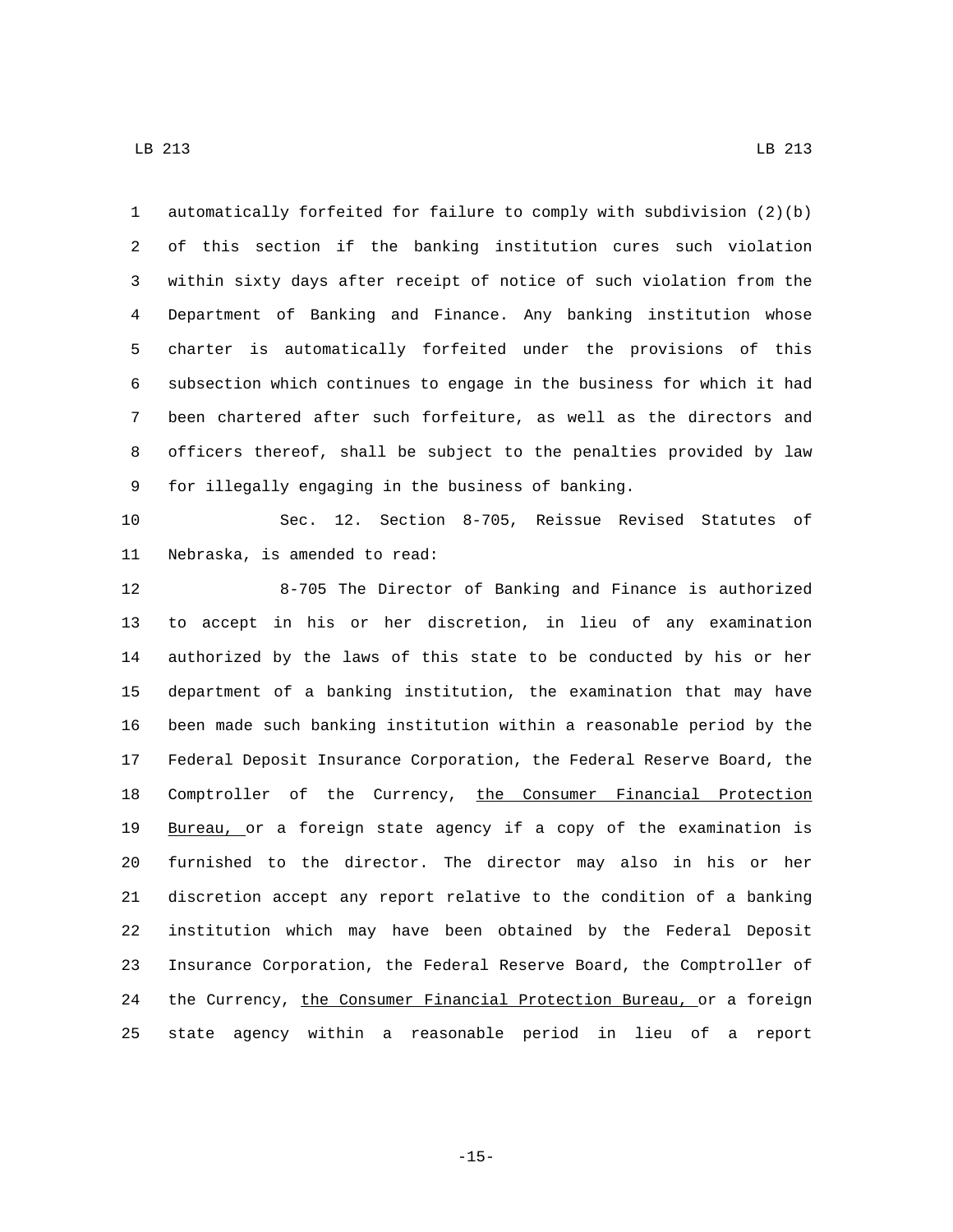authorized by the laws of this state to be required of such institution by his or her department if a copy of such report is 3 furnished to the director.

 As used in this section, unless the context otherwise requires, foreign state agency shall mean any duly constituted regulatory or supervisory agency which has authority over financial institutions and which is created under the laws of any other state, any territory of the United States, Puerto Rico, Guam, American Samoa, the Trust Territory of the Pacific Islands, or the Virgin Islands or which is operating under the code of law for the District 11 of Columbia.

 Sec. 13. Section 8-706, Reissue Revised Statutes of 13 Nebraska, is amended to read:

 8-706 The Director of Banking and Finance may furnish to the Federal Deposit Insurance Corporation, the Federal Reserve Board, the Comptroller of the Currency, the Consumer Financial Protection 17 Bureau, or a foreign state agency, or to any official or examiner thereof, a copy or copies of any or all examinations made of any such banking institution and of any or all reports made by it and shall give access and disclose to the Federal Deposit Insurance Corporation, the Federal Reserve Board, the Comptroller of the Currency, the Consumer Financial Protection Bureau, or a foreign state agency, or to any official or examiner thereof, any and all information possessed by the office of the director with reference to the conditions or affairs of any such insured institution. Nothing in

-16-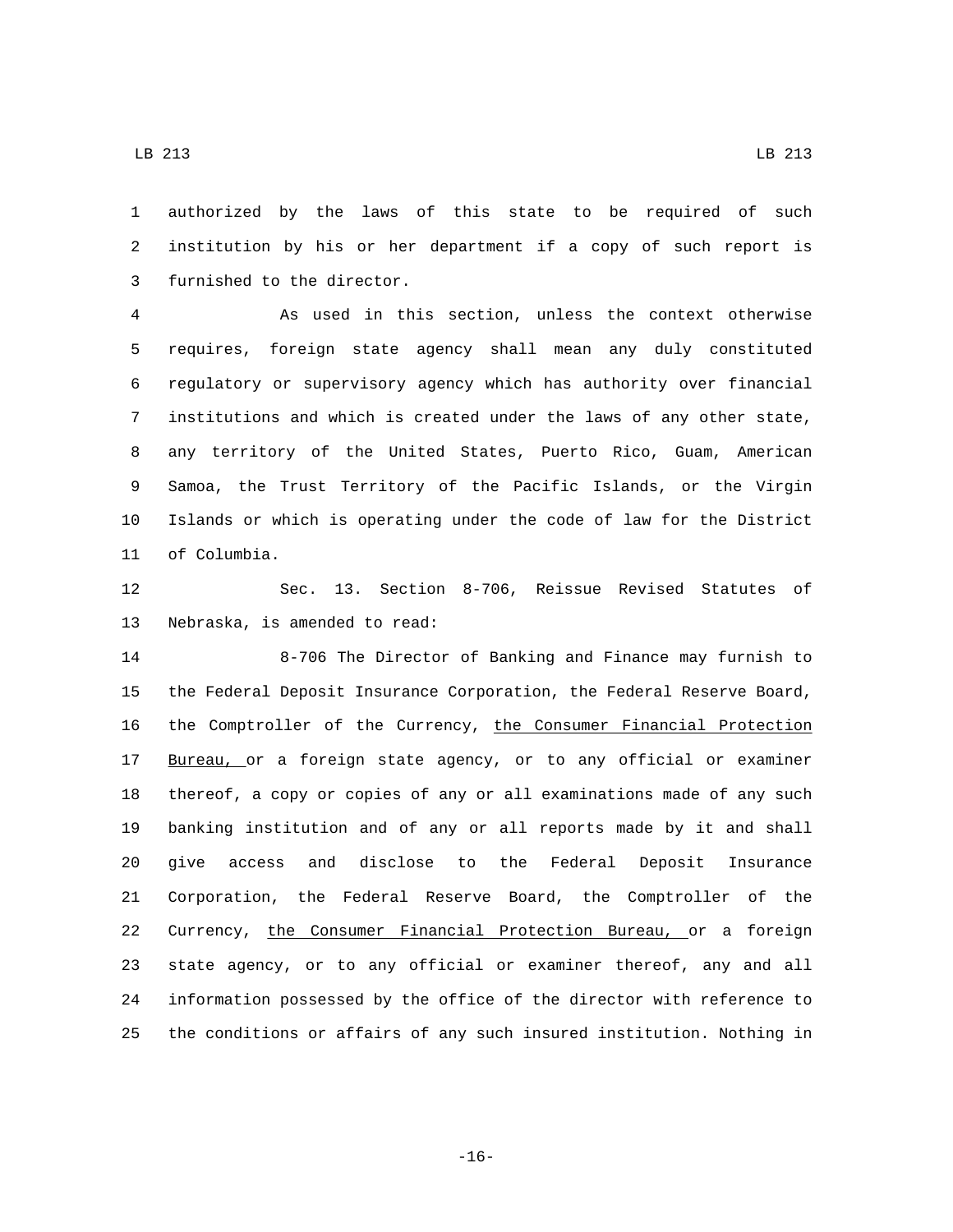this section shall be construed to limit the duty of any banking institution in this state, deposits in which are to any extent insured under the provisions of section 8 of the Banking Act of 1933 (section 12B of the Federal Reserve Act, as amended), or of any amendment of or substitution for the same, to comply with the

 provisions of such act, its amendments or substitutions, or the requirements of the Federal Deposit Insurance Corporation relative to examinations and reports, nor to limit the powers of the director with reference to examinations and reports under existing law.

 As used in this section, unless the context otherwise requires, foreign state agency shall mean any duly constituted regulatory or supervisory agency which has authority over financial institutions and which is created under the laws of any other state, any territory of the United States, Puerto Rico, Guam, American Samoa, the Trust Territory of the Pacific Islands, or the Virgin Islands or which is operating under the code of law for the District 17 of Columbia.

 Sec. 14. Section 8-915, Reissue Revised Statutes of 19 Nebraska, is amended to read:

 8-915 The director may make examinations of any bank holding company with one or more state-chartered bank subsidiaries and each state-chartered bank subsidiary thereof, the cost of which shall be assessed, in the manner set forth in sections 8-605 and 8-606, against and paid for by such bank holding company. The director may accept reports of examination made by the Federal

-17-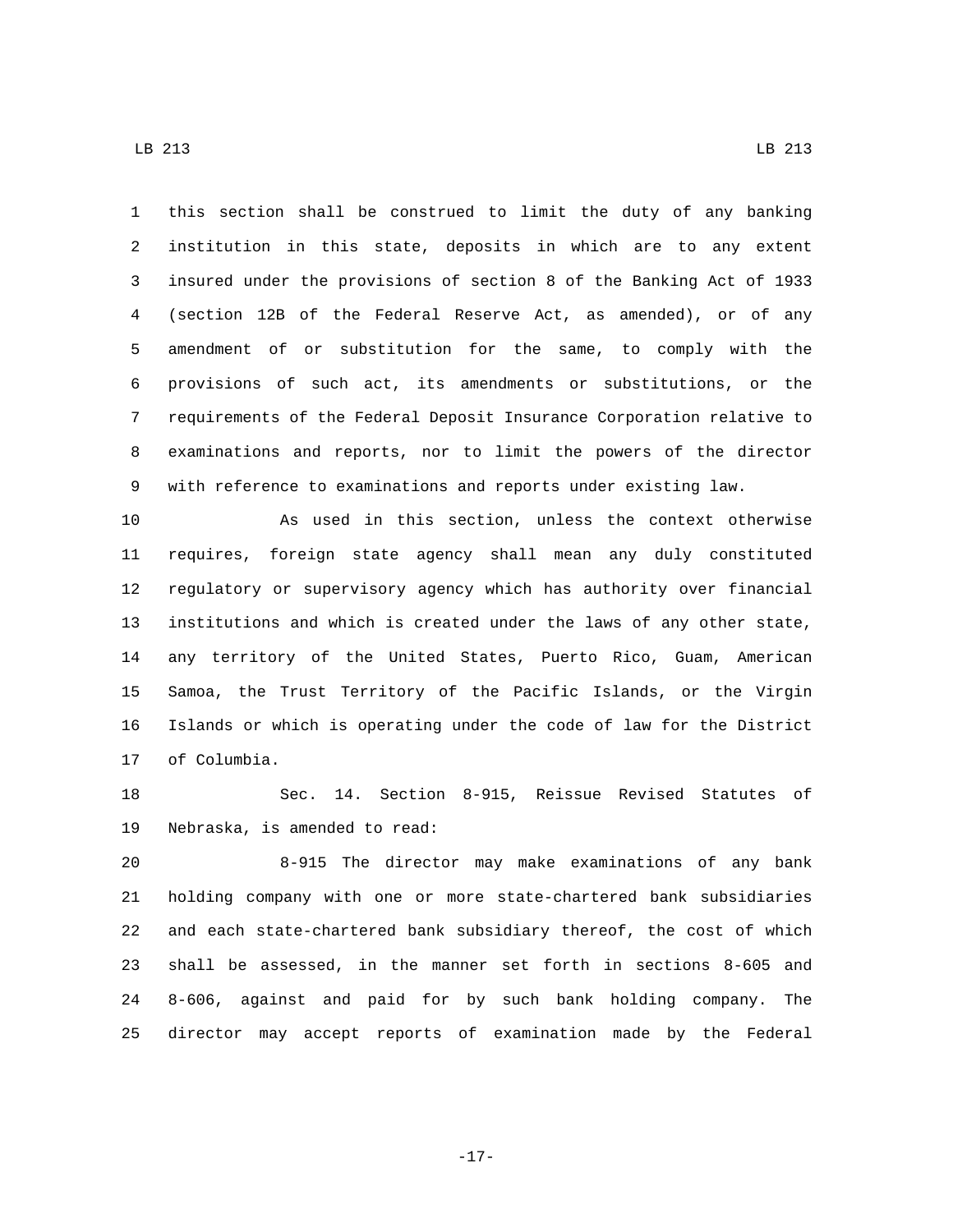Reserve Board, the Comptroller of the Currency, the Consumer Financial Protection Bureau, the Federal Deposit Insurance Corporation, or a foreign state agency in lieu of making an examination by the department. The director may provide reports of examination conducted by the department or other confidential information to any of such regulatory entities. The director may contract with any of such regulatory entities to conduct and pay for such an examination for the department. The director may contract with any of such regulatory entities to conduct and receive payment for such an examination for any of such regulatory entities. The director may enter into cooperative agreements with any or all of such regulatory entities to foster the purposes of the Nebraska Bank 13 Holding Company Act of 1995.

 Sec. 15. Section 21-17,115, Reissue Revised Statutes of 15 Nebraska, is amended to read:

 21-17,115 Notwithstanding any of the other provisions of the Credit Union Act or any other Nebraska statute, any credit union incorporated under the laws of the State of Nebraska and organized under the provisions of the act shall have all the rights, powers, privileges, benefits, and immunities which may be exercised as of January 1, 2012, 2013, by a federal credit union doing business in Nebraska on the condition that such rights, powers, privileges, benefits, and immunities shall not relieve such credit union from payment of state taxes assessed under any applicable laws of this 25 state.